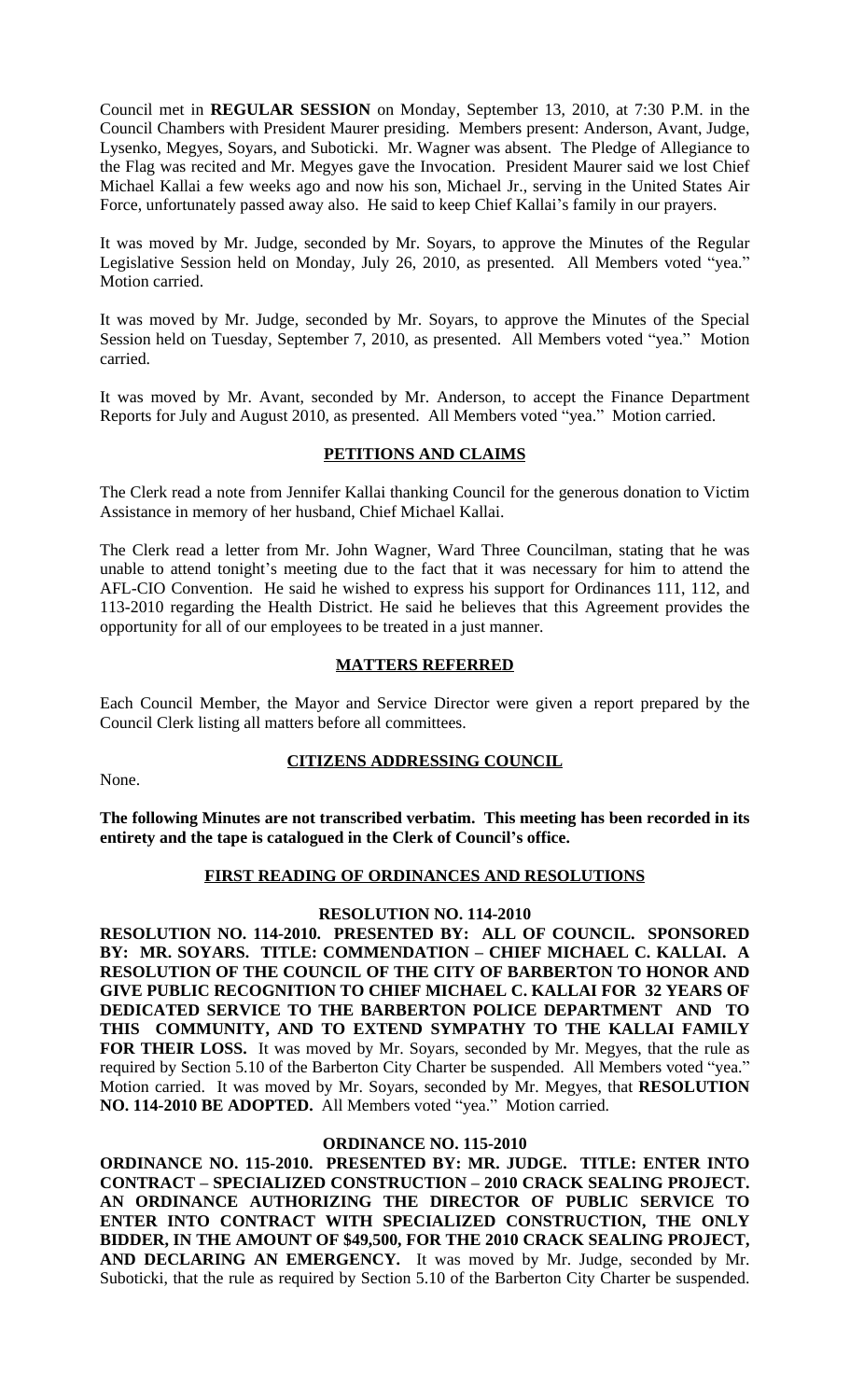All Members voted "yea." Motion carried. It was moved by Mr. Judge, seconded by Mr. Suboticki, that **ORDINANCE NO. 115-2010 BE ADOPTED.** All Members voted "yea." Motion carried.

## **ORDINANCE NO. 116-2010**

**ORDINANCE NO. 116-2010. PRESENTED BY: MR. JUDGE. TITLE: LEVY SPECIAL ASSESSMENTS – 2009 RESIDENTIAL STREET RESURFACING PROGRAM. AN ORDINANCE LEVYING SPECIAL ASSESSMENTS FOR THE IMPROVEMENT IN THE CITY OF CERTAIN STREETS THROUGH THE 2009 RESIDENTIAL STREET RESURFACING PROGRAM, AND DECLARING AN EMERGENCY.** It was moved by Mr. Judge, seconded by Mr. Suboticki, that the rule as required by Section 5.10 of the Barberton City Charter be suspended. All Members voted "yea." Motion carried. It was moved by Mr. Judge, seconded by Mr. Suboticki, that **ORDINANCE NO. 116-2010 BE ADOPTED.** Mr. Judge, Mr. Lysenko, Mr. Suboticki, Mr. Avant, Mr. Soyars, and Mr. Anderson voted "yea." Mr. Megyes voted "nay." Motion carried.

## **ORDINANCE NO. 117-2010**

**ORDINANCE NO. 117-2010. PRESENTED BY: MR. JUDGE. TITLE: AMEND ORD. NO. 203-2008 – STORMWATER DRAINAGE SYSTEM. AN ORDINANCE AMENDING ORDINANCE NO. 203-2008 BY CHANGING THE PROFESSIONAL SERVICES CONTRACT WITH CT CONSULTANTS, IN THE AMOUNT OF \$65,000, TO PROVIDE ENGINEERING SERVICES FOR THE DESIGN OF A STORMWATER DRAINAGE SYSTEM TO IMPROVE THE 5 TH STREET NE CORRIDOR DRAINAGE FROM PAIGE AVENUE TO FAIRVIEW AVENUE, AND DECLARING AN EMERGENCY.** It was moved by Mr. Judge, seconded by Mr. Suboticki, that the rule as required by Section 5.10 of the Barberton City Charter be suspended. All Members voted "yea." Motion carried. It was moved by Mr. Judge, seconded by Mr. Suboticki, that **ORDINANCE NO. 117-2010 BE ADOPTED.** All Members voted "yea." Motion carried.

### **ORDINANCE NO. 118-2010**

**ORDINANCE NO. 118-2010. PRESENTED BY: MR. JUDGE. TITLE: ENTER INTO CONTRACT – GPD GROUP – STORMWATER DESIGN SERVICES. AN ORDINANCE AUTHORIZING THE MAYOR TO ENTER INTO CONTRACT WITH GPD GROUP, IN THE AMOUNT OF \$40,000, FOR ADDITIONAL STORMWATER DESIGN SERVICES THROUGHOUT THE CITY, AND DECLARING AN EMERGENCY.** It was moved by Mr. Judge, seconded by Mr. Suboticki, that the rule as required by Section 5.10 of the Barberton City Charter be suspended. All Members voted "yea." Motion carried. It was moved by Mr. Judge, seconded by Mr. Suboticki, that **ORDINANCE NO. 118-2010 BE ADOPTED.** All Members voted "yea." Motion carried.

## **ORDINANCE NO. 119-2010**

**ORDINANCE NO. 119-2010. PRESENTED BY: MR. JUDGE. TITLE: ENTER INTO CONTRACT – CT CONSULTANTS – GIS MAPPING UPDATES. AN ORDINANCE AUTHORIZING THE MAYOR TO ENTER INTO CONTRACT WITH CT CONSULTANTS, IN THE AMOUNT OF \$30,000, FOR UPDATES OF THE GIS BASE MAP AND THE 2010 GIS STORM SEWER MAPPING UPDATE PROGRAM, AND DECLARING AN EMERGENCY.** It was moved by Mr. Judge, seconded by Mr. Suboticki, that the rule as required by Section 5.10 of the Barberton City Charter be suspended. All Members voted "yea." Motion carried. It was moved by Mr. Judge, seconded by Mr. Suboticki, that **ORDINANCE NO. 119-2010 BE ADOPTED.** All Members voted "yea." Motion carried.

## **ORDINANCE NO. 120-2010**

**ORDINANCE NO. 120-2010. PRESENTED BY: MR. JUDGE. TITLE: ENTER INTO CONTRACT – WASTE MANAGEMENT. AN ORDINANCE AUTHORIZING THE MAYOR TO ENTER INTO CONTRACT WITH WASTE MANAGEMENT, IN THE AMOUNT OF \$7,500, TO CONTINUE THE DISPOSAL PROGRAM FOR STREET SWEEPINGS TO A SOLID WASTE LANDFILL, AND DECLARING AN EMERGENCY.** It was moved by Mr. Judge, seconded by Mr. Suboticki, that the rule as required by Section 5.10 of the Barberton City Charter be suspended. All Members voted "yea." Motion carried. It was moved by Mr. Judge, seconded by Mr. Suboticki, that **ORDINANCE NO. 120-2010 BE ADOPTED.** President Maurer said to Mr. Palmer and Mr. Keltyka that they have been doing outstanding work playing catch-up football in doing so much with very little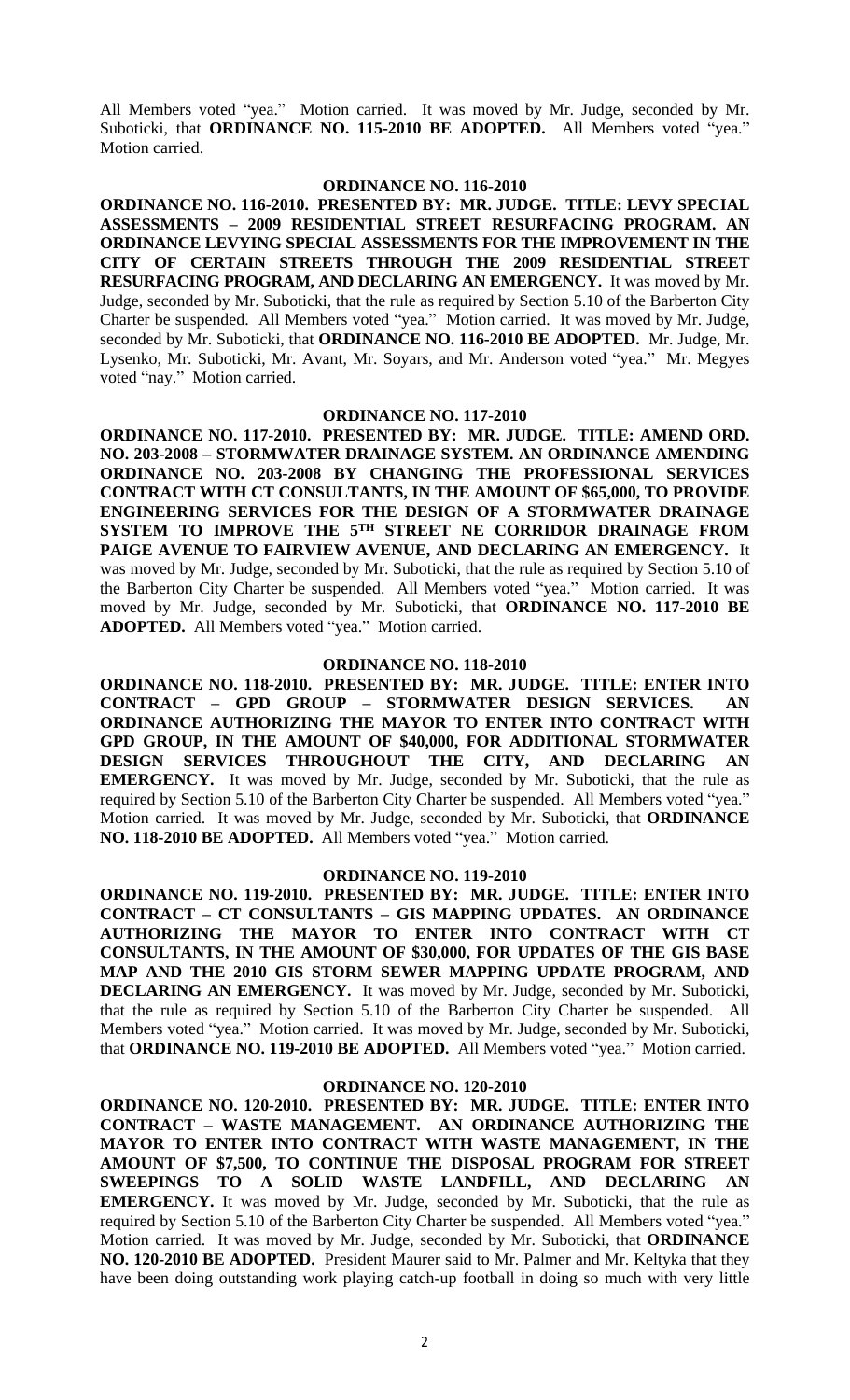money available. He said it does not go unnoticed; their efforts are appreciated. President Maurer called for the vote on adoption. All Members voted "yea." Motion carried.

## **ORDINANCE NO. 121-2010**

**ORDINANCE NO. 121-2010. PRESENTED BY: MR. ANDERSON. TITLE: ENTER INTO CONTRACT – SJA PROPERTIES – NEWTON PARK PAVILION. AN ORDINANCE AUTHORIZING THE MAYOR TO ENTER INTO CONTRACT WITH SJA PROPERTIES, LLC, THE LOWEST AND/OR BEST BIDDER, IN THE AMOUNT OF \$99,000, TO CONSTRUCT A PAVILION AT NEWTON PARK, AND DECLARING AN EMERGENCY.** It was moved by Mr. Anderson, seconded by Mr. Judge, that the rule as required by Section 5.10 of the Barberton City Charter be suspended. All Members voted "yea." Motion carried. It was moved by Mr. Anderson, seconded by Mr. Judge, that **ORDINANCE NO. 121-2010 BE ADOPTED.** All Members voted "yea." Motion carried.

### **ORDINANCE NO. 122-2010**

**ORDINANCE NO. 122-2010. PRESENTED BY: MR. LYSENKO. TITLE: PURCHASE OF PROPERTY – 203–8 TH STREET, NW. AN ORDINANCE AUTHORIZING THE MAYOR, OR HIS DESIGNEE, TO EXECUTE AN AGREEMENT TO PURCHASE THE PROPERTY AT TH STREET, NW, USING CDBG FUNDS, FOR \$12,000, PLUS ALL CLOSING COSTS, AND DECLARING AN EMERGENCY.** It was moved by Mr. Lysenko, seconded by Mr. Soyars, that the rule as required by Section 5.10 of the Barberton City Charter be suspended. All Members voted "yea." Motion carried. It was moved by Mr. Lysenko, seconded by Mr. Soyars, that **ORDINANCE NO. 122-2010 BE ADOPTED.** All Members voted "yea." Motion carried.

## **ORDINANCE NO. 123-2010**

**ORDINANCE NO. 123-2010. PRESENTED BY: MR. SUBOTICKI. TITLE: SPECIAL ASSESSMENTS – DEMOLITIONS, BOARD-UPS AND WEED/GRASS CUTTINGS. AN ORDINANCE AUTHORIZING AND DIRECTING THE DIRECTOR OF FINANCE OF THE CITY OF BARBERTON TO CERTIFY TO THE SUMMIT COUNTY AUDITOR, SPECIAL ASSESSMENTS AGAINST CERTAIN PROPERTIES LOCATED WITHIN THE CITY FOR THE COST OF ORDERED DEMOLITIONS, LIEN SEARCHES, EMERGENCY BOARD-UPS AND WEED/GRASS CUTTINGS WHICH TOOK PLACE FROM SEPTEMBER 2009 THROUGH AUGUST 2010, AND DECLARING AN EMERGENCY.** It was moved by Mr. Suboticki, seconded by Mr. Avant, that the rule as required by Section 5.10 of the Barberton City Charter be suspended. All Members voted "yea." Motion carried. It was moved by Mr. Suboticki, seconded by Mr. Avant, that **ORDINANCE NO. 123-2010 BE ADOPTED.** All Members voted "yea." Motion carried.

## **ORDINANCE NO. 124-2010**

**ORDINANCE NO. 124-2010. PRESENTED BY: MR. SUBOTICKI. TITLE: AMEND ORDINANCE NO. 216-2009 – MALCOLM PIRNIE CONTRACT. AN ORDINANCE AMENDING ORDINANCE NO. 216-2009 BY REDUCING THE AMOUNT OF THE CONTRACT WITH MALCOLM PIRNIE FOR THE 888 WOOSTER ROAD WEST CLEAN OHIO REVITALIZATION FUND (CORF) PROJECT TO \$813,392.17, AND DECLARING AN EMERGENCY.** It was moved by Mr. Suboticki, seconded by Mr. Avant, that the rule as required by Section 5.10 of the Barberton City Charter be suspended. All Members voted "yea." Motion carried. It was moved by Mr. Suboticki, seconded by Mr. Avant, that **ORDINANCE NO. 124-2010 BE ADOPTED.** All Members voted "yea." Motion carried.

Before the First Reading of Ordinance No. 125-2010, the Clerk read the Fiscal Officer's Certificate dated September 7, 2010 from Mr. Raymond Flickinger, Finance Director:

To the Council of the City of Barberton, Ohio:

As fiscal officer of the City of Barberton, Ohio, I certify in connection with your proposed issue of not to exceed \$500,000 notes (the Notes), to be issued in anticipation of the issuance of bonds (the Bonds), for the purpose of improving the municipal water system by paying the City's portion of the cost of replacing portions of the water mains in Summit Street and Grand Boulevard, both between certain termini, together with all necessary appurtenances thereto:

1. The estimated life or usefulness of the improvement is at least five years.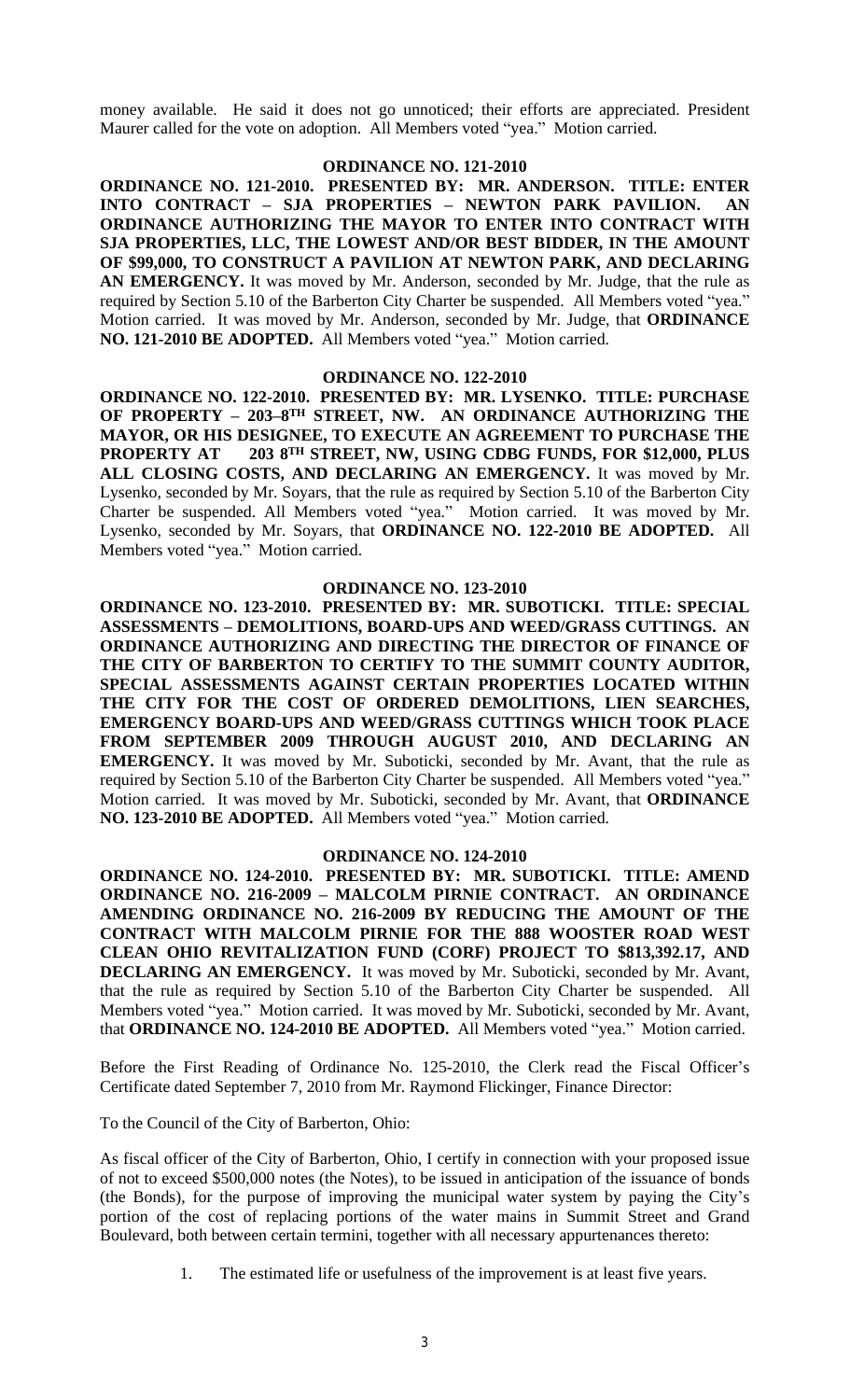2. The estimated maximum maturity of the Bonds, calculated in accordance with Section 133.20 of the Revised Code, is 40 years. If notes in anticipation of the Bonds are outstanding later than the last day of December of the fifth year following the year of issuance of the original issue of notes, the period in excess of those five years shall be deducted from that maximum maturity of the Bonds.

3. The maximum maturity of the Notes is 240 months from the date of the issuance of the Notes.

## **ORDINANCE NO. 125-2010**

**ORDINANCE NO. 125-2010. PRESENTED BY: MR. AVANT. TITLE: NOTE ORDINANCE – WATER MAIN IMPROVEMENT PROJECTS. AN ORDINANCE PROVIDING FOR THE ISSUANCE AND SALE OF NOT TO EXCEED \$500,000 OF AGGREGATE PRINCIPAL AMOUNT OF NOTES, IN ANTICIPATION OF THE ISSUANCE OF BONDS, FOR THE PURPOSE OF IMPROVING THE MUNICIPAL WATER SYSTEM BY PAYING THE CITY'S PORTION OF THE COST OF REPLACING PORTIONS OF THE WATER MAINS IN SUMMIT STREET AND GRAND BOULEVARD, BOTH BETWEEN CERTAIN TERMINI, TOGETHER WITH ALL NECESSARY APPURTENANCES THERETO, AND DECLARING AN EMERGENCY.** It was moved by Mr. Avant, seconded by Mr. Anderson, that the rule as required by Section 5.10 of the Barberton City Charter be suspended. All Members voted "yea." Motion carried. It was moved by Mr. Avant, seconded by Mr. Anderson, that **ORDINANCE NO. 125-2010 BE ADOPTED.** All Members voted "yea." Motion carried.

## **ORDINANCE NO. 126-2010**

**ORDINANCE NO. 126-2010. PRESENTED BY: MR. AVANT. TITLE: AMENDING ORD. NO. 243-2009 – EMPLOYEES NOT INCLUDED IN NON-BARGAINING PAY GRADES. AN ORDINANCE AMENDING SECTION 1 OF ORDINANCE NO. 243-2009 REGARDING EMPLOYEES WHO ARE NOT INCLUDED IN THE NON-BARGAINING EMPLOYEES PAY GRADE ORDINANCE BY DELETING PRESIDENT OF COUNCIL AND MEMBERS OF COUNCIL IN THIS ORDINANCE AND INCLUDING THEM IN ORDINANCE NO. 127-2010 WITH OTHER ELECTED OFFICIALS.** *First Reading – September 13, 2010.*

## **ORDINANCE NO. 127-2010**

**ORDINANCE NO. 127-2010. PRESENTED BY: MR. AVANT. TITLE: AMENDING ORD. NO. 17-2007 – COMPENSATION FOR ELECTED OFFICIALS. AN ORDINANCE AMENDING ORDINANCE NO. 17-2007 TO ESTABLISH THE COMPENSATION FOR CERTAIN ELECTED OFFICIALS; AND TO INCLUDE THE PRESIDENT OF COUNCIL AND MEMBERS OF COUNCIL IN THIS ORDINANCE.** *First Reading – September 13, 2010.*

#### **ORDINANCE NO. 128-2010**

**ORDINANCE NO. 128-2010. PRESENTED BY: MR. AVANT. TITLE: ENTER INTO CONTRACT – HUMAN RESOURCES. AN ORDINANCE AUTHORIZING THE MAYOR TO ENTER INTO A THREE (3) YEAR PROFESSIONAL SERVICES CONTRACT WITH EMPLOYEE BENEFITS INTERNATIONAL, INC., TO PROVIDE HEALTH CARE CONSULTANT SERVICES FOR THE CITY OF BARBERTON, AND DECLARING AN EMERGENCY.** It was moved by Mr. Avant, seconded by Mr. Anderson, that the rule as required by Section 5.10 of the Barberton City Charter be suspended. All Members voted "yea." Motion carried. It was moved by Mr. Avant, seconded by Mr. Anderson, that **ORDINANCE NO. 128-2010 BE ADOPTED.** President Maurer asked if this agency was used before. Mr. Todd, Human Resources Director, said they have. President Maurer asked if he was satisfied with them and if they saved the city money. Mr. Todd said, "Yes" to both questions. President Maurer called for the vote on adoption. All Members voted "yea." Motion carried.

## **ORDINANCE NO. 129-2010**

**ORDINANCE NO. 129-2010. PRESENTED BY: MR. AVANT. TITLE: APPROPRIATION – PARKS – COPIER CONTRACT. AN ORDINANCE APPROPRIATING \$10,849.69 FROM THE UNAPPROPRIATED ITEM OF THE GENERAL FUND TO THE PARKS DEPARTMENT OPERATING BUDGET, IN ORDER TO PAY OFF THE EXISTING COPIER CONTRACT, AND DECLARING AN EMERGENCY.** It was moved by Mr. Avant, seconded by Mr. Anderson, that the rule as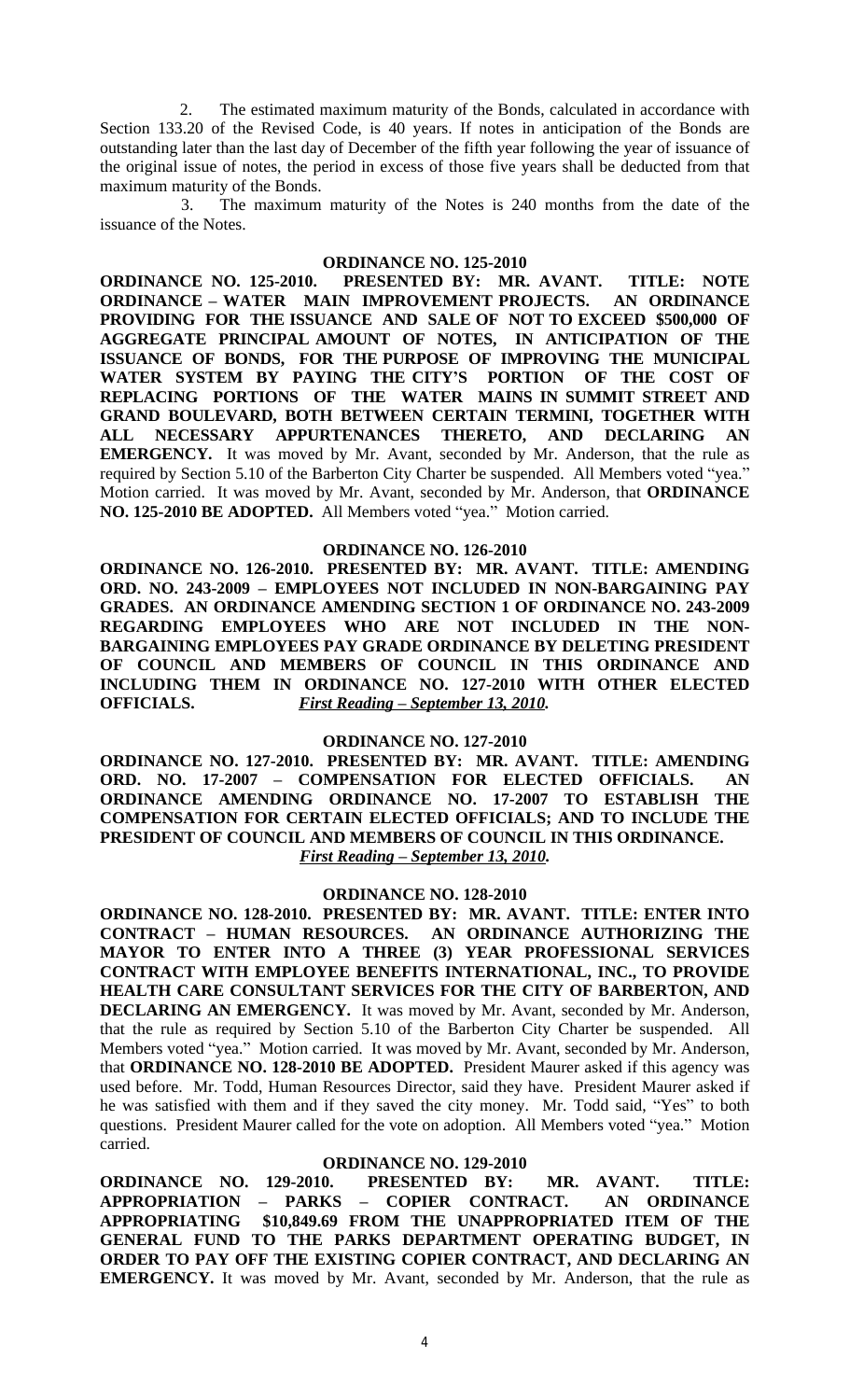required by Section 5.10 of the Barberton City Charter be suspended. All Members voted "yea." Motion carried. It was moved by Mr. Avant, seconded by Mr. Anderson, that **ORDINANCE NO. 129-2010 BE ADOPTED.** All Members voted "yea." Motion carried.

## **ORDINANCE NO. 130-2010**

**ORDINANCE NO. 130-2010. PRESENTED BY: MR. AVANT. TITLE: APPROPRIATION – GPD GROUP – STORMWATER DESIGN SERVICES. AN ORDINANCE APPROPRIATING \$40,000 FROM THE UNAPPROPRIATED ITEM OF THE STORMWATER FUND TO THE STORMWATER FUND CAPITAL BUDGET, IN ORDER TO PAY GPD GROUP FOR STORMWATER DESIGN SERVICES THROUGHOUT THE CITY, AND DECLARING AN EMERGENCY.** It was moved by Mr. Avant, seconded by Mr. Judge, that the rule as required by Section 5.10 of the Barberton City Charter be suspended. All Members voted "yea." Motion carried. It was moved by Mr. Avant, seconded by Mr. Judge, that **ORDINANCE NO. 130-2010 BE ADOPTED.** All Members voted "yea." Motion carried.

### **ORDINANCE NO. 131-2010**

**ORDINANCE NO. 131-2010. PRESENTED BY: MR. AVANT. TITLE: APPROPRIATION – CT CONSULTANTS – GIS MAPPING UPDATES. AN ORDINANCE APPROPRIATING A TOTAL AMOUNT OF \$30,000 TO PAY CT CONSULTANTS, \$22,000 FROM THE UNAPPROPRIATED ITEM OF THE STORMWATER FUND TO THE STORMWATER FUND CAPITAL BUDGET FOR THE BASE MAP UPDATE AND \$8,000 FROM THE UNAPPROPRIATED ITEM OF THE STORMWATER FUND TO THE STORMWATER FUND OPERATING BUDGET FOR THE 2010 STORM SEWER MAPPING UPDATE PROGRAM, AND DECLARING AN EMERGENCY.** It was moved by Mr. Avant, seconded by Mr. Judge, that the rule as required by Section 5.10 of the Barberton City Charter be suspended. All Members voted "yea." Motion carried. It was moved by Mr. Avant, seconded by Mr. Judge, that **ORDINANCE NO. 131-2010 BE ADOPTED.** President Maurer asked Mr. Keltyka how long this project would take. Mr. Keltyka, Stormwater Engineer, said they plan to start working on the mapping update for Robinson Bridge within the next two to three weeks and the update of the utility line will be an ongoing process. President Maurer said Mr. Keltyka mentioned something about using aircraft for flyovers. Mr. Keltyka said the County has a system where every so many years they take aerial photographs which he uses on the County Assessor's map. He said this was the year they had it done again so they are going to be using as much of the County information as they can get. He said unfortunately most of the County information ends at the city limits. He said within the city limits we have to do all the water, utility, and storm sewer lines. President Maurer called for the vote on adoption. All Members voted "yea." Motion carried.

## **ORDINANCE NO. 132-2010**

**ORDINANCE NO. 132-2010. PRESENTED BY: MR. AVANT. TITLE: APPROPRIATION – WASTE MANAGEMENT – STORMWATER FUND. AN ORDINANCE APPROPRIATING \$7,500 FROM THE UNAPPROPRIATED ITEM OF THE STORMWATER FUND TO THE STORMWATER FUND OPERATING BUDGET, IN ORDER TO PAY WASTE MANAGEMENT TO CONTINUE THE DISPOSAL PROGRAM FOR STREET SWEEPINGS, AND DECLARING AN EMERGENCY.** It was moved by Mr. Avant, seconded by Mr. Judge, that the rule as required by Section 5.10 of the Barberton City Charter be suspended. All Members voted "yea." Motion carried. It was moved by Mr. Avant, seconded by Mr. Judge, that **ORDINANCE NO. 132-2010 BE ADOPTED.** All Members voted "yea." Motion carried.

## **ORDINANCE NO. 133-2010**

**ORDINANCE NO. 133-2010. PRESENTED BY: MR. AVANT. TITLE: TRANSFER OF FUNDS – STORMWATER FUND – UTILITY DEPARTMENT PERSONNEL. AN ORDINANCE TRANSFERRING \$15,000 FROM THE STORMWATER CAPITAL BUDGET TO THE STORMWATER PERSONAL SERVICES BUDGET TO PAY BARBERTON UTILITY DEPARTMENT PERSONNEL TO AID IN THE CONSTRUCTION OF SMALL STORMWATER IMPROVEMENT PROJECTS, AND DECLARING AN EMERGENCY.** It was moved by Mr. Avant, seconded by Mr. Judge, that the rule as required by Section 5.10 of the Barberton City Charter be suspended. All Members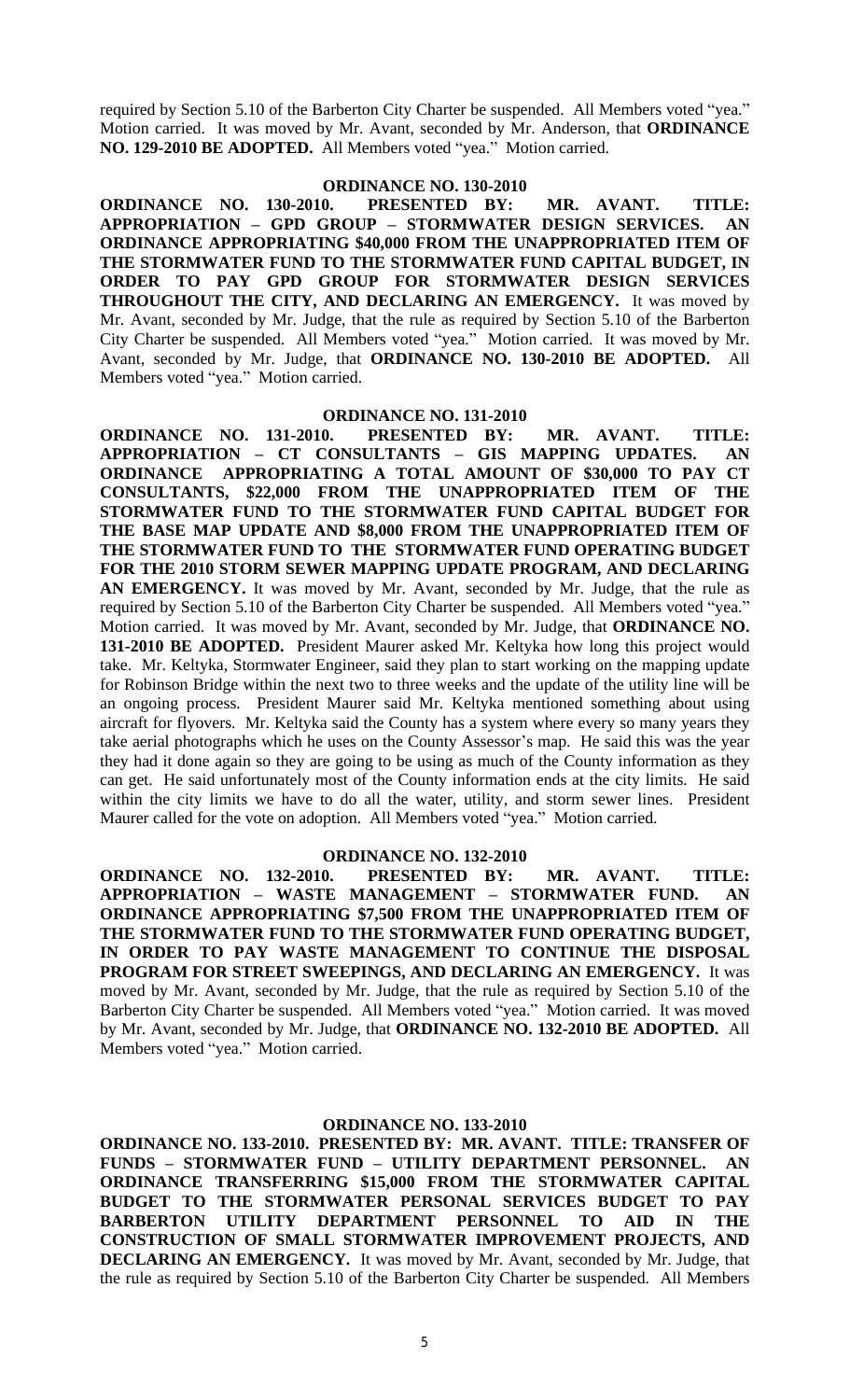voted "yea." Motion carried. It was moved by Mr. Avant, seconded by Mr. Judge, that **ORDINANCE NO. 133-2010 BE ADOPTED.** All Members voted "yea." Motion carried.

## **ORDINANCE NO. 134-2010**

**ORDINANCE NO. 134-2010. PRESENTED BY: MR. AVANT. TITLE: TRANSFER OF FUNDS – STORMWATER FUND – HEALTH DISTRICT PERSONNEL. AN ORDINANCE TRANSFERRING \$4,000 FROM THE STORMWATER OPERATING BUDGET TO THE STORMWATER PERSONAL SERVICES BUDGET TO PAY BARBERTON HEALTH DISTRICT PERSONNEL TO AID IN THE TESTING AND ELIMINATION OF ILLEGAL SANITARY SEWER CONNECTIONS TO THE STORM SEWER SYSTEM, AND DECLARING AN EMERGENCY.** It was moved by Mr. Avant, seconded by Mr. Judge, that the rule as required by Section 5.10 of the Barberton City Charter be suspended. All Members voted "yea." Motion carried. It was moved by Mr. Avant, seconded by Mr. Judge, that **ORDINANCE NO. 134-2010 BE ADOPTED.** All Members voted "yea." Motion carried.

#### **ORDINANCE NO. 135-2010**

**ORDINANCE NO. 135-2010. PRESENTED BY: MR. AVANT. TITLE: APPROPRIATION – GRAND BOULEVARD ROADWAY IMPROVEMENTS. AN ORDINANCE APPROPRIATING \$21,250 FROM THE UNAPPROPRIATED ITEM OF THE PERMISSIVE LICENSE TAX FUND TO THE PERMISSIVE LICENSE TAX FUND OPERATING BUDGET, TO BE USED FOR ENGINEERING SERVICES FOR THE GRAND BOULEVARD ROADWAY IMPROVEMENTS, AND DECLARING AN EMERGENCY.** It was moved by Mr. Avant, seconded by Mr. Judge, that the rule as required by Section 5.10 of the Barberton City Charter be suspended. All Members voted "yea." Motion carried. It was moved by Mr. Avant, seconded by Mr. Judge, that **ORDINANCE NO. 135-2010 BE ADOPTED.** All Members voted "yea." Motion carried.

## **SECOND READING OF ORDINANCES AND RESOLUTIONS**

## **ORDINANCE NO. 111-2010**

**ORDINANCE NO. 111-2010. PRESENTED BY: MR. WAGNER. TITLE: CONTRACT FOR HEALTH SERVICES – CITY OF BARBERTON / SUMMIT COUNTY HEALTH DISTRICT. AN ORDINANCE APPROVING AND AUTHORIZING THE UNION OF THE CITY'S HEALTH DISTRICT WITH THE SUMMIT COUNTY COMBINED GENERAL HEALTH DISTRICT AND AUTHORIZING THE MAYOR TO ENTER INTO A CONTRACT WITH THE SUMMIT COUNTY COMBINED GENERAL HEALTH DISTRICT UNDER OHIO REVISED CODE 3709.07, AND DECLARING AN EMERGENCY.** *First Reading – September 7, 2010. Second Reading – September 13, 2010.* It was moved by Mr. Avant, seconded by Mr. Suboticki, that the rule as required by Section 5.10 of the Barberton City Charter be suspended. All Members voted "yea." Motion carried. It was moved by Mr. Avant, seconded by Mr. Suboticki, that **ORDINANCE NO. 111-2010 BE ADOPTED.** Mr. Judge said a lot has happened over the last year-and-a-half to come to where we are now regarding these three pieces of legislation. He said this reminds him of the LeBron James situation where you understand the "why things have happened," but the way it was handled and carried out, could have used some cleaning up. He said we are looking in the future for some savings and the same or better service for our residents and employees. Mr. Lysenko said he will be voting "no" on this. He said it is not necessarily with regard to the economic benefits or disadvantage that the arrangement will result in. He said several months ago he read from this Charter Section 6.04 of the Barberton City Charter which states: The Board (of Health) shall make all necessary rules and regulations for safeguarding the public health and shall enforce all health and sanitary regulations. He said when our Charter, which is the constitution for our city and what he considers to be the constitution of our City, states that the Board shall enforce all health and sanitary regulations, he feels bound to vote against a contract with some other agency for those enforcement duties. He said he is happy that all the positions will be transferred initially. He said this same arrangement could be done with any other city department and he thinks this charter should be changed before anything like that is done. He said he certainly respects everyone's opinion on this matter and again he is happy that employees will have their positions there at least at the onset. President Maurer said this has been a long, arduous task and he thinks that everyone has conducted themselves professionally. He said this has been a very difficult situation. He said he respects Mr. Lysenko's position. He said if there were not a lot of dissenting positions, chances are we would not have been able to save the jobs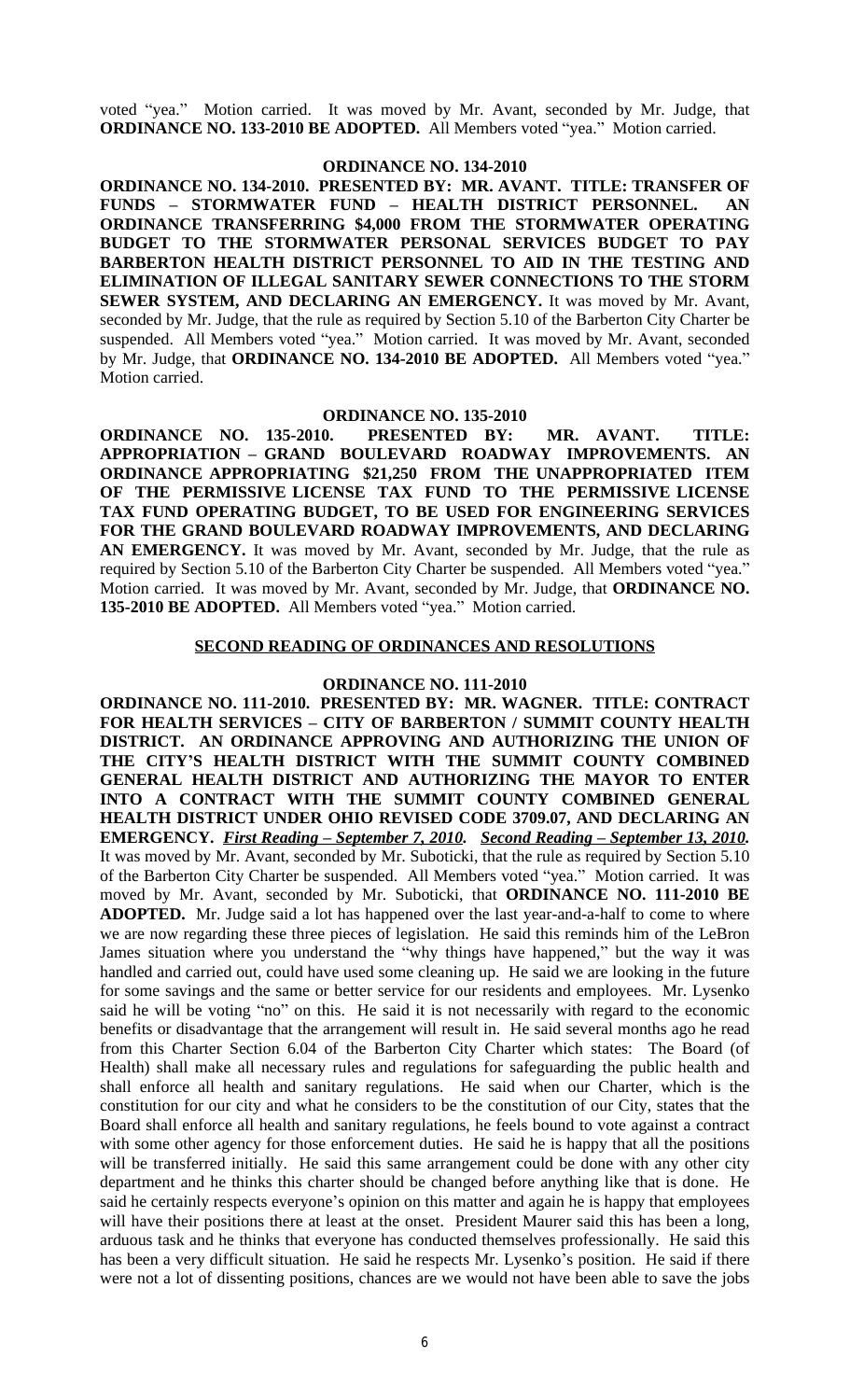of all of our people, which is of absolute, paramount importance. President Maurer called for the vote on adoption. Mr. Suboticki, Mr. Megyes, Mr. Anderson, Mr. Soyars, Mr. Judge, and Mr. Avant voted "yea." Mr. Lysenko voted "nay." Motion carried, 6-1.

## **ORDINANCE NO. 112-2010**

**ORDINANCE NO. 112-2010. PRESENTED BY: MR. AVANT. TITLE: ENTER INTO EMPLOYMENT AGREEMENT – CITY OF BARBERTON – SUMMIT COUNTY HEALTH DISTRICT. AN ORDINANCE AUTHORIZING THE MAYOR TO ENTER INTO AN EMPLOYMENT AGREEMENT WITH THE SUMMIT COUNTY COMBINED GENERAL HEALTH DISTRICT, WHEREBY CERTAIN BARBERTON HEALTH DEPARTMENT EMPLOYEES WILL BE HIRED BY THE SUMMIT COUNTY COMBINED GENERAL HEALTH DISTRICT, AND DECLARING AN EMERGENCY.** *First Reading – September 7, 2010. Second Reading – September 13, 2010.* It was moved by Mr. Avant, seconded by Mr. Anderson, that the rule as required by Section 5.10 of the Barberton City Charter be suspended. Mr. Megyes, Mr. Anderson, Mr. Soyars, Mr. Avant, Mr. Suboticki, and Mr. Judge voted "yea." Mr. Lysenko voted "nay." Motion carried. It was moved by Mr. Avant, seconded by Mr. Anderson, that **ORDINANCE NO. 112-2010 BE ADOPTED.** Mr. Judge, Mr. Suboticki, Mr. Avant, Mr. Soyars, Mr. Anderson, and Mr. Megyes voted "yea." Mr. Lysenko voted "nay." Motion carried.

## **ORDINANCE NO. 113-2010**

**ORDINANCE NO. 113-2010. PRESENTED BY: MR. ANDERSON. TITLE: LEASE AGREEMENT – 571 W. TUSCARAWAS AVENUE. AN ORDINANCE AUTHORIZING THE MAYOR TO ENTER INTO A THREE (3) YEAR LEASE AGREEMENT WITH THE SUMMIT COUNTY COMBINED GENERAL HEALTH DISTRICT FOR THE LEASE OF 571 W. TUSCARAWAS AVENUE (THE WEIGAND BUILDING), AND DECLARING AN EMERGENCY.** *First Reading – September 7, 2010. Second Reading –* **September 13, 2010.** It was moved by Mr. Anderson, seconded by Mr. Judge, that the rule as required by Section 5.10 of the Barberton City Charter be suspended. Mr. Suboticki, Mr. Anderson, Mr. Judge, Mr. Megyes, Mr. Soyars, and Mr. Avant voted "yea." Mr. Lysenko voted "nay." Motion carried. It was moved by Mr. Anderson, seconded by Mr. Judge, that **ORDINANCE NO. 113-2010 BE ADOPTED.** Mr. Avant, Mr. Soyars, Mr. Megyes, Mr. Judge, Mr. Anderson, and Mr. Suboticki voted "yea." Mr. Lysenko voted "nay." Motion carried.

## **THIRD READING OF ORDINANCES AND RESOLUTIONS**

None.

## **APPOINTMENTS**

None.

## **MISCELLANEOUS AND UNFINISHED BUSINESS**

It was moved by Mr. Judge, seconded by Mr. Soyars, to excuse Mr. Wagner from this evening's meeting.

President Maurer said if you want to help out at the Mum Fest and have not yet signed up, please let Mrs. Bidlingmyer know.

Mr. Megyes said this Thursday at 7:00 p.m. at the Active Adult Center he will have a Van Hyning Neighborhood Watch Group meeting. He said Shelly Leach from NCS will be there to talk about weatherization of your house. He said on Saturday he will be hosting the 3<sup>rd</sup> Annual Van Hyning Neighborhood Cleanup Day. He said they will be meeting at 8:00 a.m. at the Discover Club Preschool Building Parking Lot. He said everyone is welcome to attend. He said they will then be having a picnic dinner at the Adult Center at 5:00 p.m.

## **COMMUNICATION FROM THE MAYOR**

Mayor Genet said the last three ordinances Council voted on might be historic. He said this is something that really shows we can move forward … that we can regionalize in this town … and we can be fiscally responsible to the residents we serve. He said within these ordinances there is a lot of documentation and there is also some trust built into this. He said he is assured that the